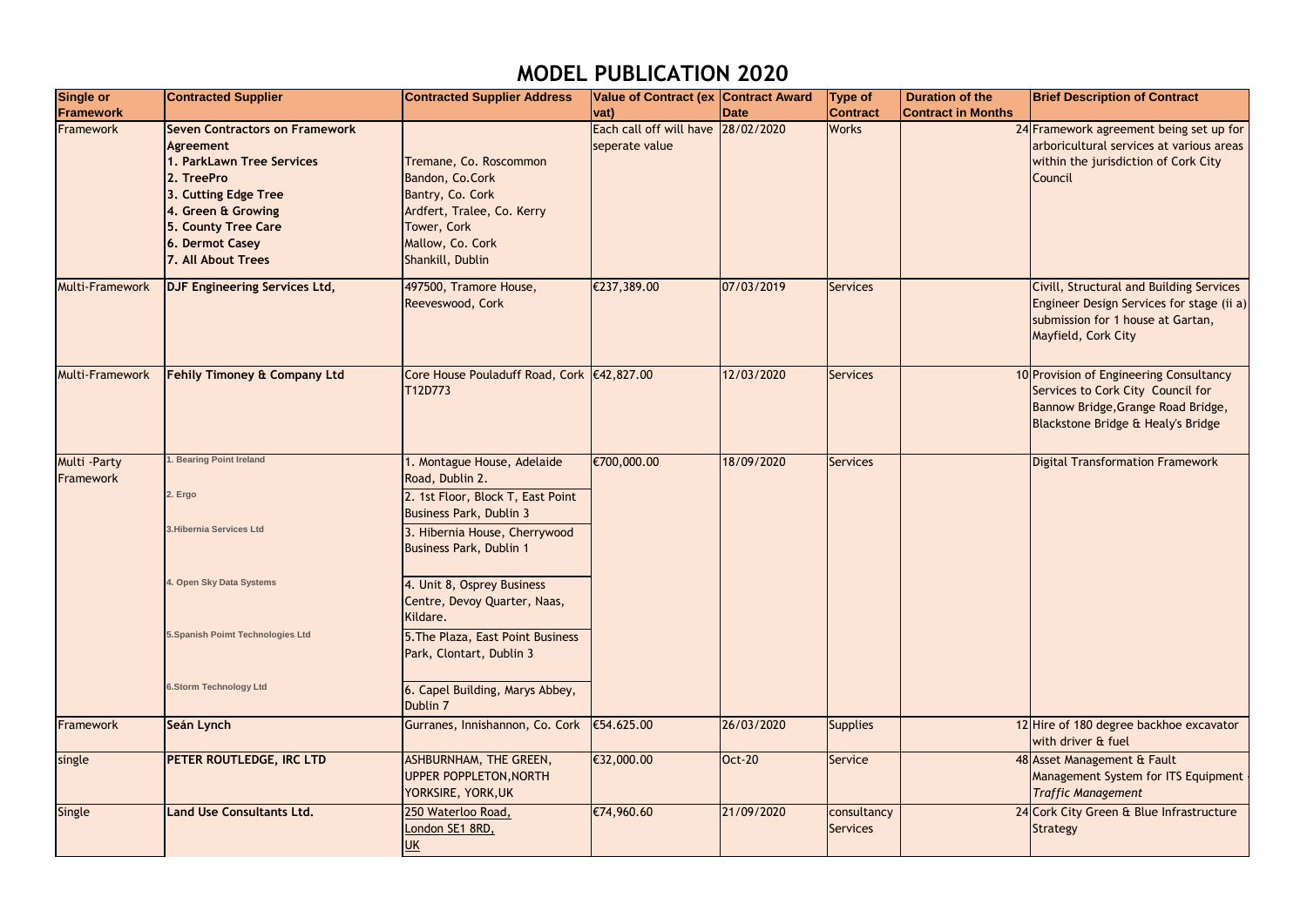| Single        | <b>Malachy Walsh &amp;Patners</b>                                   | Mahon Technology Park,<br>Bessboro Road,<br>Blackrock,<br>Cork.                                                   | €44,555.00                                                     | 28/09/2021                                        | Services     |          | South Ballincollig Drainage Study                                                                                                                                          |
|---------------|---------------------------------------------------------------------|-------------------------------------------------------------------------------------------------------------------|----------------------------------------------------------------|---------------------------------------------------|--------------|----------|----------------------------------------------------------------------------------------------------------------------------------------------------------------------------|
| <b>Single</b> | <b>Conhor Construction Ltd.</b>                                     | Aherla Beg, Aherla, Co. Cork                                                                                      | €176,211.45                                                    | 11/06/2020                                        | Services     |          | 6 Footpath improvement works at<br>various problem areas within the<br>jurisdiction of Cork City Council                                                                   |
| <b>Single</b> | <b>Contract Award to 6 Suppliers</b><br>1. SprayClear Environmental | <b>Addresses</b><br>Unit B2 Centre Rosemount Park<br>Drive, Rosemount Business Park,<br>Dublin 1                  | In order of Supplier<br>$. \epsilon$ 25,479.72<br>2.€21,193.94 | <b>For all 6 Suppliers</b> Services<br>29/05/2020 |              | 5 months | For all 6 Suppliers Weed Control Contract 2020                                                                                                                             |
|               | 2. Munster Weed Control                                             | Monaparson, Mourneabbey,<br>Mallow, Co. Cork                                                                      | 3.€14,913.08                                                   |                                                   |              |          |                                                                                                                                                                            |
|               | 3. Japanese Knotweed Ireland                                        | Granig, Minane Bridge, Co. Cork                                                                                   | 4, €10,468.38                                                  |                                                   |              |          |                                                                                                                                                                            |
|               | 4. Complete Highway Maintenance                                     | Unit 28, 2nd Avenye, Cookstown $\left 5, \in \text{3,475.00}\right $<br>Industrial Estate, Tallaght, Dublin<br>24 | 6. €2,750.00                                                   |                                                   |              |          |                                                                                                                                                                            |
|               | <b>5. Weed Control Ltd</b>                                          | Puckane, Kinsale, Co. Cork                                                                                        | TOTAL: €78,280.12                                              |                                                   |              |          |                                                                                                                                                                            |
|               | 6. Complete Weed Control                                            | Booleynavoughran, Bunclody,<br>Enniscorthy, Co. Wexford.                                                          |                                                                |                                                   |              |          |                                                                                                                                                                            |
| <b>Single</b> | <b>Killaree Lighting Services Ltd</b>                               | Killaree, Threecastles, Co.<br><b>Kilkenny</b>                                                                    | €126,667.00                                                    | 02/07/2020                                        | <b>Works</b> |          | 3Junction Improvement Works at St.<br>Mary's Health Campus, Bakers Road,<br>Cork City                                                                                      |
| <b>Single</b> | <b>MHL Consulting Engineers</b>                                     | Carraig Mór House<br>10 High Street<br><b>Douglas Road</b><br><b>Cork</b>                                         | €57,150.00                                                     | 09/07/2020                                        | Services     |          | 24 Pedestrian Safety Improvements<br>Scheme 2020                                                                                                                           |
| Single        | <b>IBSL Ltd. (T/A Irish Biotech Systems</b>                         | Limetree, Rathmore West, W91<br>RDOP, Kill, Co. Kildare                                                           | €11,700 per month                                              | 01/01/2021                                        | <b>Works</b> |          | 36 Provision of management and day-to-<br>day operational services of Landfil Gas<br>and Electricity Generation<br>Infrastructure at Kinsale Road Landfill,<br><b>Cork</b> |
| <b>Single</b> | <b>Coffey Construction Ltd.</b>                                     | Athenry,<br>Co. Galway.                                                                                           | €2,353,632.00                                                  | 29th October 2020 Services                        |              |          | 20 Skehard Road Improvement Scheme<br>Phase 3                                                                                                                              |
| <b>Single</b> | <b>Priority Geotechnical Limited</b>                                | Unit 12, Owenacurra Business<br>Park<br>Middleton,<br>Co. Cork.                                                   | €60,000.00                                                     | 16th June 2020                                    | Services     |          | 9 Passage Railway Greenway Project: Site<br>investigations Work on Passage to City<br>Centre Enhancement Project Phase 1                                                   |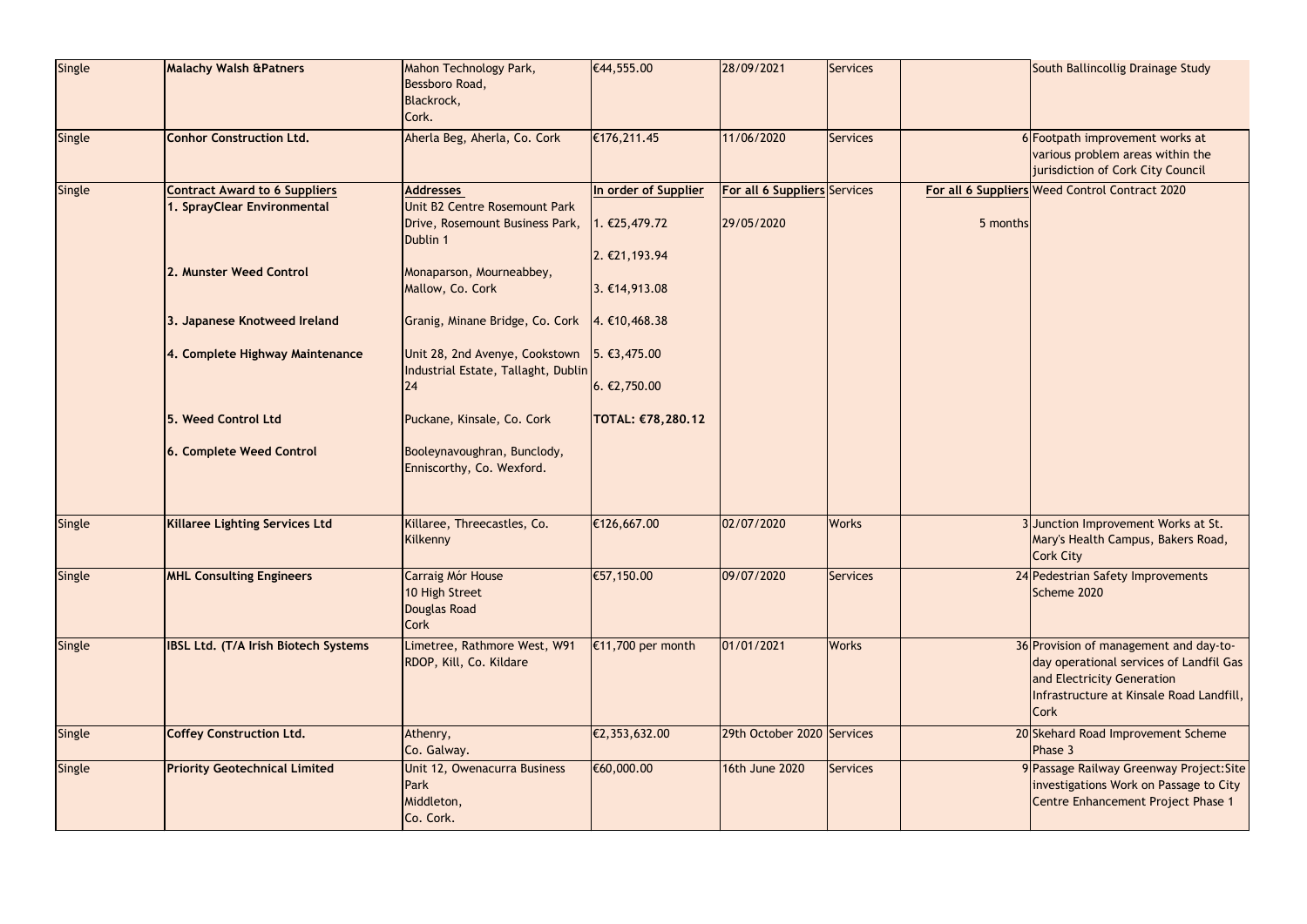| Framework     | <b>Cumnor Construction Ltd</b>                                                                                                     | Stoneyview,<br>Blarney,<br>Co. Cork                                                                                                           | €447,461.00                                                                                                                                                                                            | 22nd July 2020                                                                        | <b>Works</b>  |                     | Horgan's Quay Improvement Scheme                               |
|---------------|------------------------------------------------------------------------------------------------------------------------------------|-----------------------------------------------------------------------------------------------------------------------------------------------|--------------------------------------------------------------------------------------------------------------------------------------------------------------------------------------------------------|---------------------------------------------------------------------------------------|---------------|---------------------|----------------------------------------------------------------|
| <b>Single</b> | Glenosheen Ltd                                                                                                                     | 45 East Avenue, Parkgate,<br>Frankfield, Cork                                                                                                 | €450,000.00                                                                                                                                                                                            | 11/12/2020                                                                            | Services      |                     | 24 Operation of Old Cork Waterworks<br><b>Experience</b>       |
| Single        | <b>Finucane &amp; Sons Plant Hire</b>                                                                                              | Bridestown, Kildinan, Glenville,<br>Co.Cork                                                                                                   | €269,681.98                                                                                                                                                                                            | 04/06/2020                                                                            | <b>Works</b>  |                     | 2Drainage Works 2020                                           |
| Lots          | 1. O Mahony Booksellers Ltd                                                                                                        | 1. 120 O 'Connell Street, Limerick £1,885,000.00                                                                                              |                                                                                                                                                                                                        | 17/10/2020                                                                            | Services      | 12 month extensions | 36, with option of $2 \times$ Supply of Library Books          |
|               | 2. International Education Services                                                                                                | 2. Western Industrial Estate,<br>Leixlip                                                                                                      |                                                                                                                                                                                                        |                                                                                       |               |                     |                                                                |
| <b>Single</b> | <b>Rosenbauer UK Ltd.,</b>                                                                                                         | <b>Huddersfield Road, Concept</b><br>House, Meltham HD9 4AN                                                                                   | €801,674.00                                                                                                                                                                                            | <b>Jul-20</b>                                                                         | <b>Supply</b> |                     | N/a Hydraulic Platform Fire Appliance                          |
| <b>Single</b> | <b>Barry Ryan civil engineering Ltd</b>                                                                                            | 1 Orchid Grove,<br>Abbey Fort Kinsale,<br>Co Cork                                                                                             | €42,993.00                                                                                                                                                                                             | 28/07/2020                                                                            | <b>Works</b>  |                     | 2 St Josephs Cemetery Wall Works                               |
| <b>Single</b> | <b>McGinty &amp; O'Shea Ltd</b>                                                                                                    | Sarsfield Court Industrial Est,<br>Glanmire                                                                                                   | €32,995.00                                                                                                                                                                                             | 25/06/2020                                                                            | Service       |                     | 4 Grand Parade & Nano Nagle Bridge<br><b>Surfacing Repairs</b> |
| Single        | <b>Roundwood Timber Ltd</b>                                                                                                        | Moneystown, Roundwood, Co<br><b>Wicklow</b>                                                                                                   | €55,415.00                                                                                                                                                                                             | 21/09/2020                                                                            | Supply        |                     | 24 Supply of Christmas Trees                                   |
| <b>Single</b> | <b>McGinty &amp; O'Shea Ltd</b>                                                                                                    | Sarsfield Court Industrial Est,<br><b>Glanmire</b>                                                                                            | €329,515.00                                                                                                                                                                                            | 25/09/2020                                                                            | Service       |                     | 3 Deanrock Junction Upgrade                                    |
| <b>Single</b> | <b>RPS Consulting Engineers Ltd,</b>                                                                                               | Inishmore, Balincollig, Co Cork<br><b>P31 KR68</b>                                                                                            | €349,000.00                                                                                                                                                                                            | 28/01/2021                                                                            | Services      |                     | 8 Cork Northern Distributor Road Route<br>Selection            |
| <b>Single</b> | Marina Windows Ltd & Anthony Coughlan Marina Windows Ltd, Auburn<br>Heating & Plumming Ltd T/A C&S<br><b>Construction Services</b> | House, 2 Victoria<br>Road, Ballintemple, Co Cork<br>Anthony Coughlan Heating &<br>Plumming Ltd, 62 Baker Road,<br>Gurranbraher, Cork, T23KC6H | The term will end as<br>per the stated term or  02/11/2020<br>when the cumulative<br>amount claimed by the Heating $\alpha$<br>Framework<br>participants reaches<br>100% of the Maximum<br>Sum of €2m. | <b>Marina Windows</b><br><b>Anthony Coughlan</b><br><b>Plumming Ltd</b><br>03/11/2020 | Service       |                     | 24 HM0102 Window & Door Replacement                            |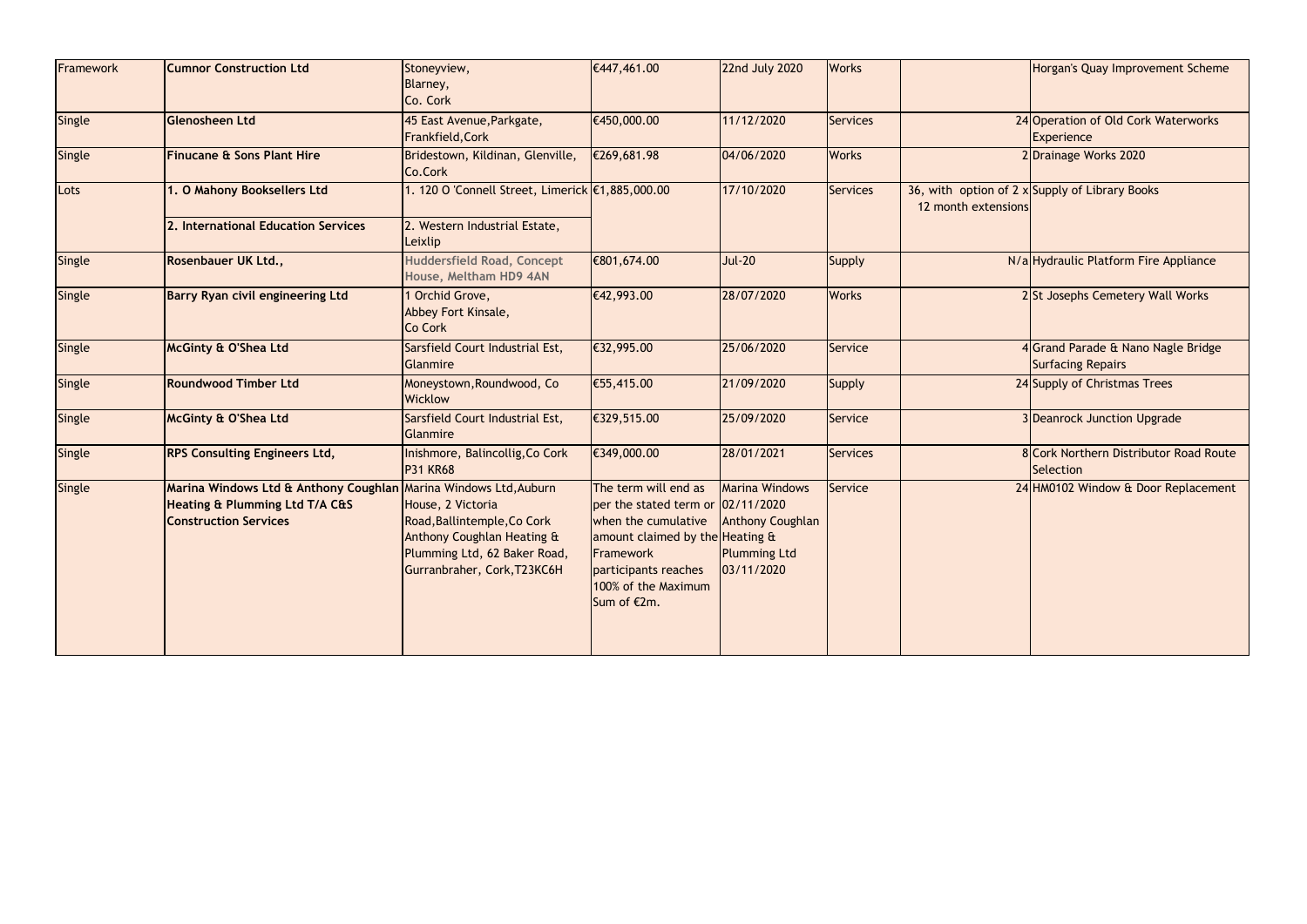| Framework | <b>Framework A:</b><br>1. Environment<br>2. Cahalane Bros Ltd.<br>3. JD Buckley Construction LTD<br>4. Retrofit Designs Ltd<br>5. Anthony Coughlan Heating &<br><b>Plumbing Ltd.</b><br>6. Cumnor Contstruction Ltd.<br>7. Deermount Construction Ltd.<br>8. Glounthane Property Dev. Ltd. | <b>Framework B:</b><br><b>Cahalane Bros Ltd.</b><br>2. Envirobead Ltd.<br>3. Anthony Coughlan Heating &<br>Plumbing Ltd.<br>4. JD Buckley Construction Ltd.<br>5. Retrofit Designs Ltd.<br>6. Cumnor Construction Ltd.<br>7. RH Site Maintenance Ltd.<br>8. Deermount Construction | Max $\notin$ 2m for<br><b>Framework A</b><br>Max €2m for<br><b>Framework B</b> | 06/10/2020    | Service |                                                      | 24 months max. HM0109 Term Maintenace &<br>Refurbishment Works (Multi Participant<br><b>Frameworks)</b> for CCC |
|-----------|--------------------------------------------------------------------------------------------------------------------------------------------------------------------------------------------------------------------------------------------------------------------------------------------|------------------------------------------------------------------------------------------------------------------------------------------------------------------------------------------------------------------------------------------------------------------------------------|--------------------------------------------------------------------------------|---------------|---------|------------------------------------------------------|-----------------------------------------------------------------------------------------------------------------|
| Single    | <b>BPH Construction Ltd</b>                                                                                                                                                                                                                                                                | Ballymacandrick, Rostellan,<br>Midleton. Co Cork                                                                                                                                                                                                                                   | €151,405.00                                                                    | 18/09/2020    | Service |                                                      | N/a Boiler Replacement Cork City Hall                                                                           |
| Single    | <b>Fehily Timoney / Clandillon Civil</b><br><b>Consultancy</b>                                                                                                                                                                                                                             | Core House Pouladuff Road, Cork   €212,190.00<br>T12T997                                                                                                                                                                                                                           |                                                                                | 22/12/2020    | Service |                                                      | 12 Southern Distributor Link Road                                                                               |
| Single    | <b>Traffic Solutions Ltd</b>                                                                                                                                                                                                                                                               | Unit 5, Block k, Maynooth<br>Business Park, Maynooth, Co.<br>Kildare                                                                                                                                                                                                               | €400,000.00                                                                    | <b>Nov-20</b> | Service |                                                      | CCC ITS Equipment - Pedestrian Push<br><b>Buttons</b>                                                           |
| Single    | Lagan Asphalt Ltd.                                                                                                                                                                                                                                                                         | Lagan Breedon House,<br>Rosemount Business Park,<br><b>Ballycoolin Road,</b><br>Dublin<br>D11 K2TP                                                                                                                                                                                 | €1,424,595.80                                                                  | 16/09/2020    | Service |                                                      | 7 Western Road Rehabilitation Scheme                                                                            |
| Single    | <b>PWS Signs Ltd.</b>                                                                                                                                                                                                                                                                      | Ravensdale, Dundalk, Co. Louth                                                                                                                                                                                                                                                     | €199,680.01                                                                    | 25/08/2020    | Service |                                                      | 3 Supply & Fit of Cycle Lane Bollards                                                                           |
| Framework | WS Atkins Ireland Limited (t/a Atkins)                                                                                                                                                                                                                                                     | <b>ATKINS HOUSE, AIRSIDE BUSINESS</b><br><b>PARK, SWORDS, CO DUBLIN</b>                                                                                                                                                                                                            | €288,766.00                                                                    | 30/03/2021    | Service |                                                      | 48 City Northwest Quarter Regeneration<br>(CNWQR) Phase 3B-Housing<br>Development                               |
| Single    | Cork Cad Bureau Ltd. Trading as C-CAD<br><b>Computing</b>                                                                                                                                                                                                                                  | Suite 107, NSC Campus<br>Loughmahon Technology Park,<br>Mahon<br>Cork, T12 XY2N                                                                                                                                                                                                    | €157,870.31                                                                    | 27/08/2020    | Service |                                                      | 24 AutoDesk Solution                                                                                            |
| Single    | <b>Nexus Planning Limited,</b>                                                                                                                                                                                                                                                             | 5th Floor,<br>Thames Tower,<br>Station Road,<br>Reading,<br>Berkshire,<br>United Kingdom,<br><b>RG1 1 LX</b>                                                                                                                                                                       | €53,130.00                                                                     | 14/10/2020    | Service | extend for a further 12 Study and Strategy<br>months | 12, with option to Cork Metropolitan Area Joint Retail                                                          |
| Framework | <b>RPS Consulting Engineers Ltd.,</b>                                                                                                                                                                                                                                                      | inishmore, Balincollig, Co Cork<br><b>P31 KR68</b>                                                                                                                                                                                                                                 | €280,841.50 ex VAT                                                             | 20/10/2020    | Service |                                                      | 46 Ballybrack Valley Pedestrian and Cycle<br>Track, Phase 4 - Design and Delivery                               |
| Single    | <b>CEM Services</b>                                                                                                                                                                                                                                                                        | Kilmountain Cross, Midleton, Co.<br><b>Cork</b>                                                                                                                                                                                                                                    | €347,091.74                                                                    | 14/09/2020    | Service |                                                      | 4 Footpath Renewal Works                                                                                        |

|        | ns max. HM0109 Term Maintenace &<br>Refurbishment Works (Multi Participant<br><b>Frameworks) for CCC</b> |
|--------|----------------------------------------------------------------------------------------------------------|
|        | N/a Boiler Replacement Cork City Hall                                                                    |
|        | 12 Southern Distributor Link Road                                                                        |
|        | <b>CCC ITS Equipment - Pedestrian Push</b><br><b>Buttons</b>                                             |
|        | 7 Western Road Rehabilitation Scheme                                                                     |
|        | 3 Supply & Fit of Cycle Lane Bollards                                                                    |
|        | 48 City Northwest Quarter Regeneration<br>(CNWQR) Phase 3B-Housing<br>Development                        |
|        | 24 AutoDesk Solution                                                                                     |
| months | ption to Cork Metropolitan Area Joint Retail<br>ther 12 Study and Strategy                               |
|        | 46 Ballybrack Valley Pedestrian and Cycle<br>Track, Phase 4 - Design and Delivery                        |
|        | 4 Footpath Renewal Works                                                                                 |